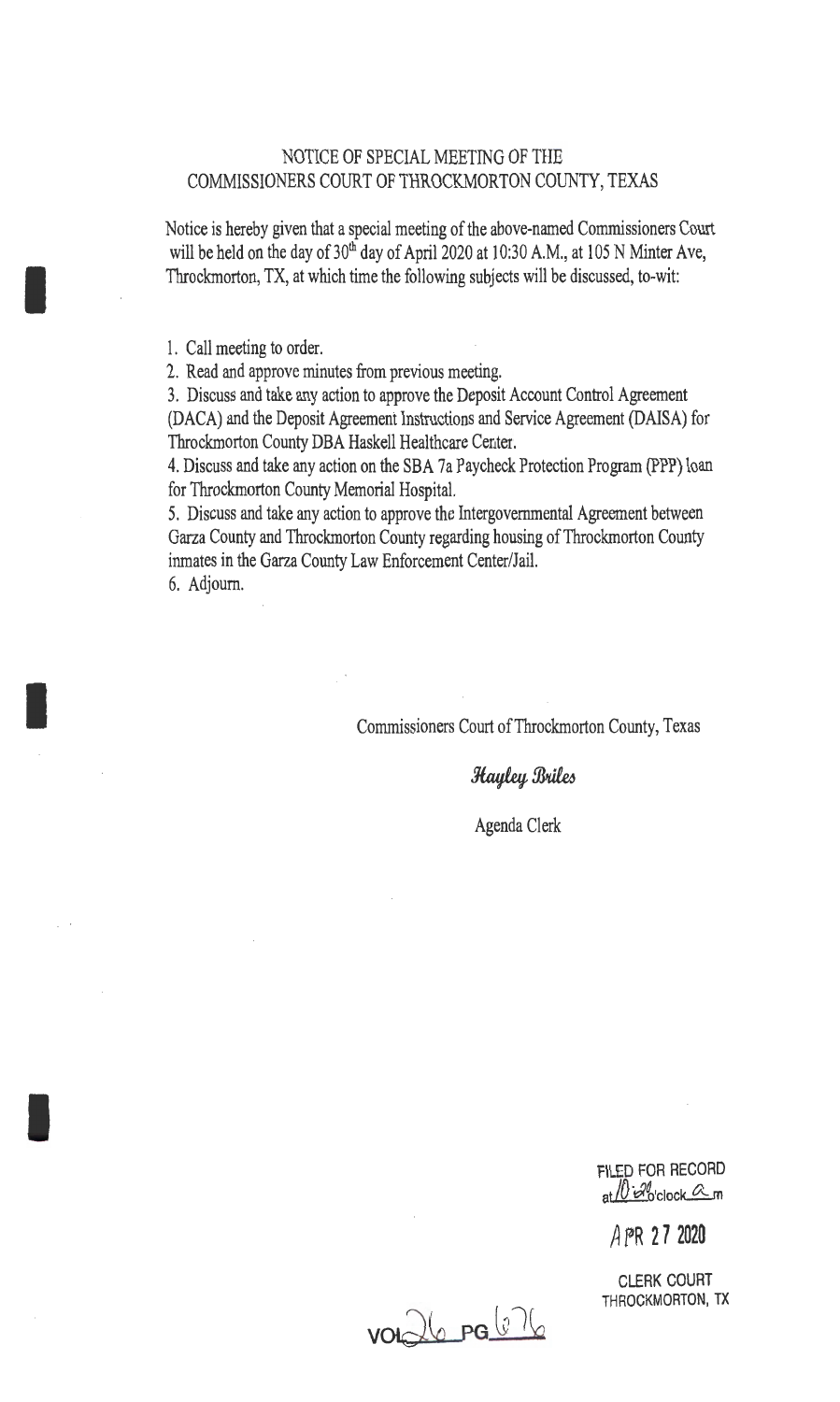### COMMISSIONERS' COURT

#### Special Meeting

Throckmorton County Commissioners' Court met in Special Session on Tuesday the 30th day of April, 2020, at 10:30 A.M., at 105 North Minter, Throckmorton, Texas, with the following members present:

Trey Carrington, County Judge, Casey Wells, Pct#l Commissioner, Kasey Hibbitts, Commissioner Pct #2, Lance Sullivan, Commissioner Pct. #3, Klay Mitchell, Commissioner Pct. #4, Dianna Moore, County Clerk, Brenda Rankin, Doc Wigington, Bryan Key, and Kirby Gober

- 1. Trey Carrington called meeting to order at 10:34 A.M.
- 2. Dianna Moore read minutes from previous meeting. Kasey Hibbitts made the motion with Klay Mitchell seconding to approve the minutes. Motion carried 5-0.
- 3. Casey Wells made the motion with Lance Sullivan seconding to approve the Deposit Account Control Agreement (DACA) and the Deposit Agreement Instruction and Service Agreement (DAISA) for Throckmorton County DBA Haskell Healthline Center and to give Kirby Gober the authority to sign and execute on behalf of the county. Motion carried 5-0.
- 4. Casey Wells made the motion with Kasey Hibbitts seconding to approve for Throckmorton County Memorial Hospital to execute the loan for the SBA 7a Paycheck Protection Program and to give Kirby Gober the authority to sign the note. Motion carried 5-0.
- 5. Lance Sullivan made the motion with Kasey Hibbitts seconding to approve and sign the Intergovernmental Agreement between Throckmorton County and Garza County regarding housing of the Throckmorton County inmates in Garza County. Motion carried 5-0.
- 6. Casey Wells made the motion and seconded by Klay Mitchell to adjourn at 11:04 a.m. Motion carried 5-0.

Witnessed my hand AND approved this the 11th day of May, 2020.

ATTEST: County Clerk

County Judge



I

I

I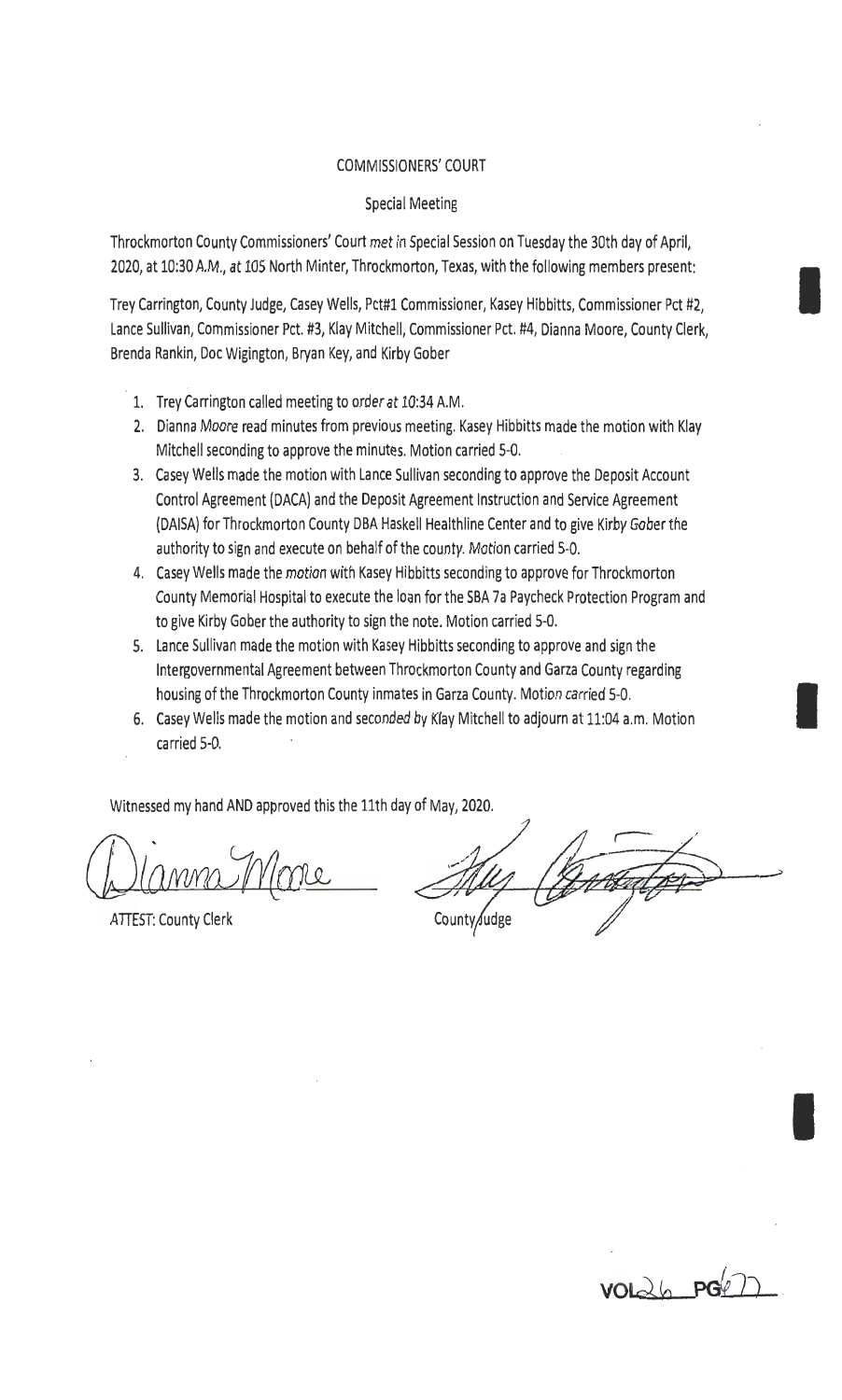## INTERGOVERNMENTAL AGREEMENT BETWEEN GARZA COUNTY AND THROCKMORTON couNTY:REGARDING HOUSING OF THROCKMORTON COUNTY INMATES IN THE GARZA COUNTY LAW ENFORCEMENT CENTER/JAIL

# THE STATE OF TEXAS THE COUNTIES OF THROCKMORTON AND GAR2

I

..

I

I

### KNOW ALL MEN BY THESE PRESENTS

The County of Garza, Texas hereafter referred to as 'GARZA' and the County of Throckmorton, Texas hereafter referred to as 'THROCKMORTON', enter into the following agreement concerning the incarceration of overflow prisoners of THROCKMORTON County Texas, and said agreement is set as follows;

1. A) GARZA hereby agrees to house overflow prisoners incarcerated by THROCKMORTON if space is available. The availability of the space shall be determined by the GARZA County Sheriff in accordance with jail regulations set out by the Texas Commission on Jail Standards concerning the operation of jails and categories of prisoners.

B) GARZA and THROCKMORTON hereby agree that GARZA will not house any injured prisoner unless THROCKMORTON furnishes an acceptable medical release signed by medical personnel, certifying that the prisoner may be incarcerated. Medical release shall be confirmed by GARZA medical personnel.

C) The fee for housing said prisoners shall be at the rate of \$45.00 per day, per prisoner, and GARZA shall bill THROCKMORTON on a monthly basis for said cost by an itemized statement showing the number of days per each individual prisoner. GARZA will charge the per diem fee the day the inmate is booked in. The day the inmate is returned/released will not be charged.

2. THROCKMORTON will reimburse GARZA for all paid medical expenses incurred by prisoners housed by GARZA for THROCKMORTON. This inciudes hospital, health care services, dental (extractions only), EMS, and prescription medications. THROCKMORTON inmates will be . required to pay \$5.00 per physician visit Nonprescription medications will be administered without charge by GARZA for indigent inmates. GARZA agrees to notify THROCKMORTON

 $VOL$   $\rightarrow$   $PG(6)$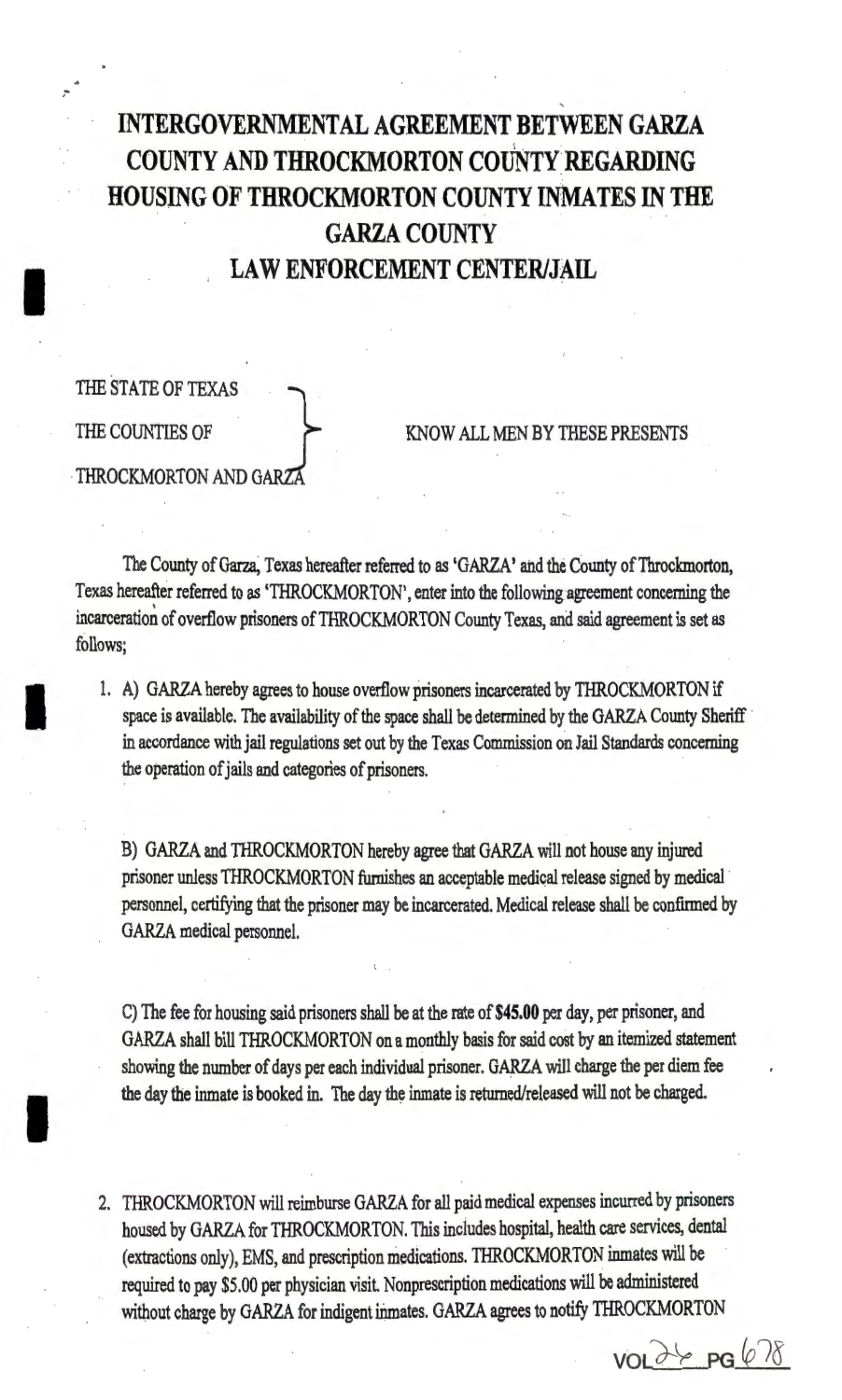prior to a prisoner receiving medical attention outside of the law enforcement center except in the case of an emergency and then notification must be made as soon as possible.

3. THROCKMORTON agrees to comply with all booking procedures of GARZA. GARZA agrees to furnish THROCKMORTON with a copy of the required forms and procedures.

I

I

voldbeg 670

- 4. GARZA further agrees that should a prisoner be injured while being housed by GARZA that GARZA will within ten (10) hours notify THROCKMORTON of said injury and provide THROCKMORTON with copies of all incident report(s) relating to said injury.
- 5. The Garza County Sheriff reserves the right to refuse or remove any inmate from the Garza County Law Enforcement Center. THROCKMORTON shall promptly arrange to take custody of its prisoner(s) if so requested by the Garza County Sheriff.
- 6. THROCKMORTON shall be fully responsible and liable for all suits, damages, losses or expenses including reasonable attorney fees, but only in regard to transfer of prisoner(s) by THROCKMORTON and duties herein assigned to THROCKMORTON, specifically excluding the actual incarceration of prisoners by GARZA. THROCKMORTON retains full liability for · each inmate until the inmate has been booked in to the Garza County Law Enforcement Center.
- 7. GARZA shall be fully responsible and liable for all suits, damages, losses or expenses including reasonable attorney fees arising out of GARZA's performance or' nonperformance of the services and duties herein stated, but only in regard to the actual holding and incarceration of prisoners by GARZA County Law Enforcement Center and specifically excluding the transfer of prisoner(s) by GARZA County Law Enforcement Center and specifically excluding the transfer of prisoners to and from GARZA unless transported by GARZA.
- 8. The term of agreement will be one (1) year commencing on the date signed below. It shall be automatically renewed thereafter unless either party gives notice of cancellation no less than sixty  $(60)$  days prior to the end of the contract term. Either party may seek to renegotiate this AGREEMENT no less than sixty (60) days prior to the end of the contract term.
- 9. In the event any THROCKMORTON County prisoner has to go to UMC Hospital in Lubbock, THROCKMORTON will either need to transport and furnish Officers to guard their prisoner or agree to pay GARZA County at the rate of \$30.00 per hour per Officer. UMC requires 2 Officers per inmate 24 hours a day.